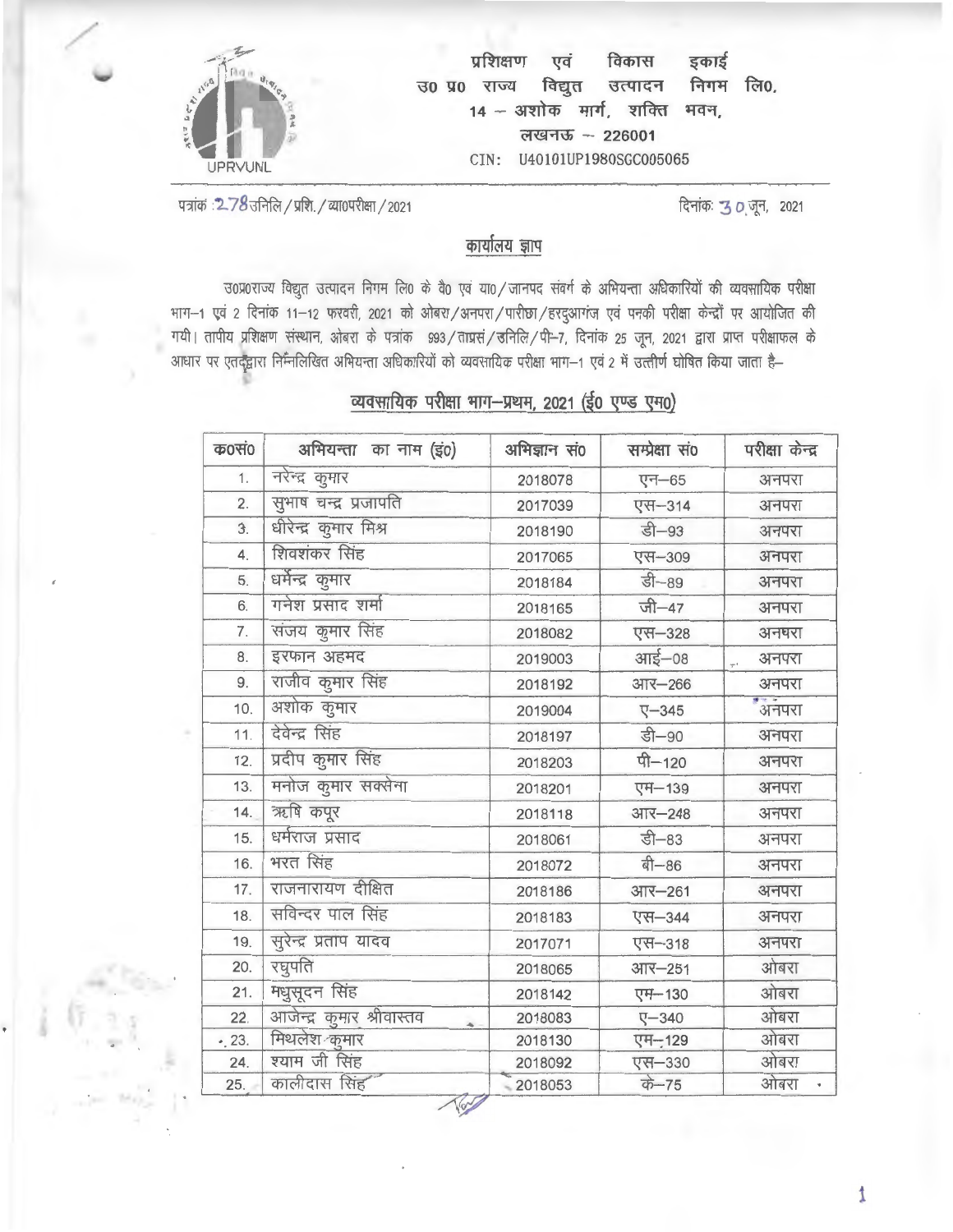| 26. | दिनेश कुमार गुप्ता    | 2018060 | डी-86              | ओबरा       |
|-----|-----------------------|---------|--------------------|------------|
| 27. | अनिरूद्ध              | 2018052 | $\nabla - 328$     | ओबरा       |
| 28. | दिनेश कुमार उपाध्याय  | 2018200 | डी-91              | ओबरा       |
| 29. | राजीव कुमार राय       | 2018057 | आर-252             | ओबरा       |
| 30. | विकास सिंह            | 2018116 | वी-109             | ओबरा       |
| 31. | शिव कुमार भारतीय      | 2018150 | एस-331             | ओबरा       |
| 32. | पंकज कुमार            | 2019001 | पी-124             | ओबरा       |
| 33. | अल्ताफ कमाल बेग       | 2018196 | $\nabla - 343$     | ओबरा       |
| 34. | राजीव कुमार पाण्डेय   | 2018128 | आर-250             | ओबरा       |
| 35. | रघनाथ बोस             | 2018187 | आर-269             | ओबरा       |
| 36. | राजेश कुमार कन्नौजिया | 2018076 | आर-246             | ओबरा       |
| 37. | पंकज कुमार तिवारी     | 2017076 | पी-101             | ओबरा       |
| 38. | सतीश कुमार सिंह       | 2018074 | एस-335             | ओबरा       |
| 39, | राजेन्द्र सिंह        | 2018194 | आर-264             | ओबरा       |
| 40. | रामचन्द्र वर्मा       | 2018198 | आर-263             | ओबरा       |
| 41. | अनिल कुमार            | 2018173 | $\nabla - 341$     | ओबरा       |
| 42. | जनार्दन               | 2018059 | जे-47              | ओबरा       |
| 43. | बाबू लाल              | 2017048 | बी-75              | ओबरा       |
| 44. | राकेश कुमार           | 2018167 | आर-268             | ओबरा       |
| 45. | अभिजीत गुहा           | 2018079 | $\nabla - 326$     | पारीछा     |
| 46. | नवीन शर्मा            | 2018202 | एन-70              | पारीछा     |
| 47. | रमेश प्रताप           | 2018068 | आर-260             | पारीछा     |
| 48. | मनोज कुमार सेठ        | 2018091 | एम-135             | पारीछा     |
| 49. | मनोज कुमार            | 2018106 | एम-133             | पारीछा     |
| 50. | जितेन्द्र कुमार       | 2018164 | $\overline{v}$ -46 | हरदुआगंज   |
| 51. | कुलदीप कुमार सिंह     | 2018166 | के-79              | हरदुआगंज   |
| 52. | रवीन्द्र यादव         | 2018007 | आर-157             | हरदुआगंज   |
| 53. | इमामुद्दीन अंसारी     | 2018156 | आई-06              | - हरदुआगंज |
| 54. | अनिल कुमार पाठक       | 2019005 | $\nabla - 348$     | पनकी       |
| 55. | प्रवीण कुमार          | 2018195 | पी-119             | पनकी       |
| 56. | मुकेश निगम            | 2018177 | एम-140             | पनकी       |
| 57. | माया त्रिपाठी         | 2018199 | एम-136             | पनकी       |
| 58. | विनय कुमार गुप्ता     | 2017056 | वी-101             | पनकी       |
| 59. | साधना रस्तोगी         | 2018193 | एस-342             | पनकी       |
| 60. | मधु श्रीवास्तव        | 2018188 | एम-138             | पनकी       |

# व्यवसायिक परीक्षा भाग-द्वितीय 2021 (ई0 एण्ड एम0)

| क0सं0      | नाम सर्व श्री    | अभिज्ञान सं0 | सम्प्रेक्षा सं0          | परीक्षा केन्द्र |
|------------|------------------|--------------|--------------------------|-----------------|
| 1.         | प्रवीण कश्यप     | 2012146      | पी-71                    | अनपरा           |
| 2.         | अमित कुमार सिंह  | 2012248      | $\nabla - 221$           | अनपरा           |
| 3.         | शैलेश<br>कुमार   | 2012096      | एस-173                   | अनपरा           |
| 4.         | कुमार अभिषेक     | 2012288      | $\overrightarrow{q}$ -47 | अनपरा           |
| 5.         | अजय कुमार मौर्य  | 2012276      | $\nabla - 188$           | अनपरा           |
| $\cdot$ 6. | अश्वनी कुमार     | 2012293      | $\nabla - 194$           | अनपरा           |
| 7.         | विशाल मिश्रा     | 2012170      | वी-69                    | अनपरा           |
| 8,4        | पुरूषोत्तम कुमार | 2012164      | पी-74                    | अनपरा           |

' •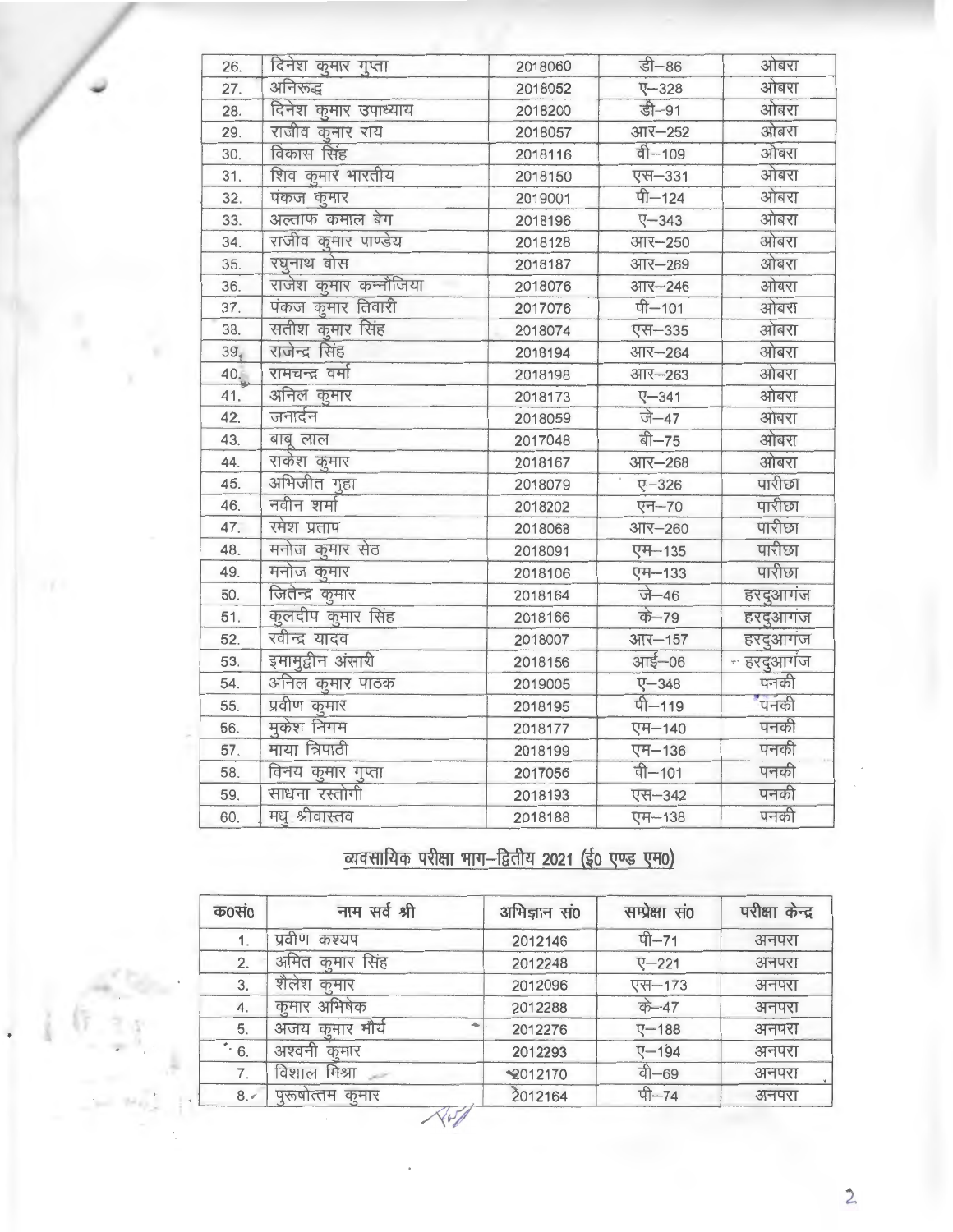| 9.      | सत्येन्द्र कुमार       | 2012203 | एस-225            | अनपरा          |
|---------|------------------------|---------|-------------------|----------------|
| 10.     | दीपक श्रीवास्तव        | 2012191 | डी-54             | अनपरा          |
| 11.     | बलवीर सिंह             | 2012187 | बी-56             | अनपरा          |
| 12.     | पीयूष शुक्ला           | 2012267 | पी-65             | अनपरा          |
| 13.     | राकेश कुमार सिंह       | 2012048 | आर-183            | अनपरा          |
| 14.     | शिव लखन                | 2012054 | एस-236            | अनपरा          |
| 15.     | नितिश कुमार            | 2012199 | एन-43             | अनपरा          |
| 16.     | नरेश कुमार कश्यप       | 2012028 | एन-51             | अनपरा          |
| 17.     | दीपक कुमार जायसवाल     | 2012056 | डी-63             | अनपरा          |
| 18.     | अभिमन्यू सिंह          | 2012165 | $\nabla - 212$    | अनपरा          |
| 19.     | अजय कुमार सिंह         | 2012122 | $\nabla - 203$    | अनपरा          |
| 20.     | अजय कुमार              | 2012328 | $\nabla - 189$    | अनपरा          |
| 21.     | अम्बरीष राय            | 2012155 | $\nabla - 209$    | अनपरा          |
| 22.     | वीर बहादुर सिंह        | 2012157 | बी-52             | अनपरा          |
| 23.     | विवेक सिंह             | 2012124 | वी-71             | अनपरा          |
| 24.     | रविकान्त               | 2012130 | आर-150            | अनपरा          |
| 25.     | मानवेन्द्र चर्तुवेदी   | 2012119 | एम-90             | अनपरा          |
| 26.     | दीपक कुमार             | 2012142 | डी-52             | अनपरा          |
| 27.     | रवि गुप्ता             | 2012322 | आर-147            | अनपरा          |
| 28.     | दिनेश शंकर द्विवेदी    | 2012189 | $\overline{5}-53$ | अनपरा          |
| 29.     | अभिव्यक्ति सिंह        | 2012283 | $\nabla - 235$    | अनपरा          |
| 30.     | सुरेश सिंह             | 2012077 | एस-243            | अनपरा          |
| 31.     | शशि प्रकाश             | 2012166 | एस-210            | अनपरा          |
| 32.     | अभिषेक कुमार           | 2012270 | $\nabla - 187$    | अनपरा          |
| 33.     | रमेश चन्द्र यादव       | 2012147 | आर-148            | अनपरा          |
| 34.     | ऋषि कान्त त्रिपाठी     | 2012282 | आर-165            | अनपुरा         |
| 35.     | मोहम्मद रफीउददीन       | 2012035 | एम-101            | अनपरा          |
| 36.     | प्रमोद कुमार जायसवाल   | 2012310 | पी-82             | ÷,<br>अनपरा    |
| 37.     | उमेश कुमार त्रिपाठी    | 2012084 | यू-20             | <u> अनुपरा</u> |
| 38.     | अशोक कुमार शुक्ल       | 2012123 | $\nabla - 211$    | अनपरा          |
| 39.     | बनी सिंह               | 2012150 | बी-53             | अनपरा          |
| 40.     | शिवम सिंह              | 2012176 | एस-215            | अनपरा          |
| 41.     | विकास सिंह             | 2012211 | वी—77             | अनपरा          |
| 42.     | संजय कुमार गौतम        | 2012178 | एस-213            | अनपरा          |
| 43.     | श्वेत प्रकाश           | 2012263 | एस-182            | अनपरा          |
| 44.     | विनोद कुमार            | 2012188 | वी-75             | अनपरा          |
| 45.     | राजेश कुमार पाण्डेय    | 2012311 | आर-182            | अनपरा          |
| 46.     | राजू निगम              | 2012312 | आर-186            | अनपरा          |
| 47.     | अतीश कुमार पटेल        | 2012152 | $\nabla - 219$    | अनपरा          |
| 48.     | संजय साह               | 2012143 | एस-199            | अनपरा          |
| 49.     | कृष्ण कुमार प्रेमी     | 2012259 | के-45             | अनपरा          |
| 50.     | विवेक शंकर             | 2012277 | वी–63             | अनपरा          |
| 51.     | कृष्ण कुमार पाण्डेय    | 2012043 | के-56             | अनपरा          |
| 52.     | सामू राम<br>٠          | 2012025 | एस-244            | अनपरा          |
| $*.53.$ | छोटेलाल                | 2012082 | सी–22             | अनपरा          |
| 54.     | राकेश कुमार शर्मा      | 2012081 | आर-185            | अनपरा          |
| 55.     | संजय प्रकाश श्रीवास्तव | 2012039 | एस-232            | अनपरा          |
| 56.     | गुलाब शंकर सिंह        | 2012092 | $\sqrt{1 - 34}$   | अनपरा          |

 $\sqrt{\sqrt{4}}$ 

3

' •

 $\frac{1}{2}$  $\ddot{\phantom{0}}$ 

 $\ddot{\phantom{0}}$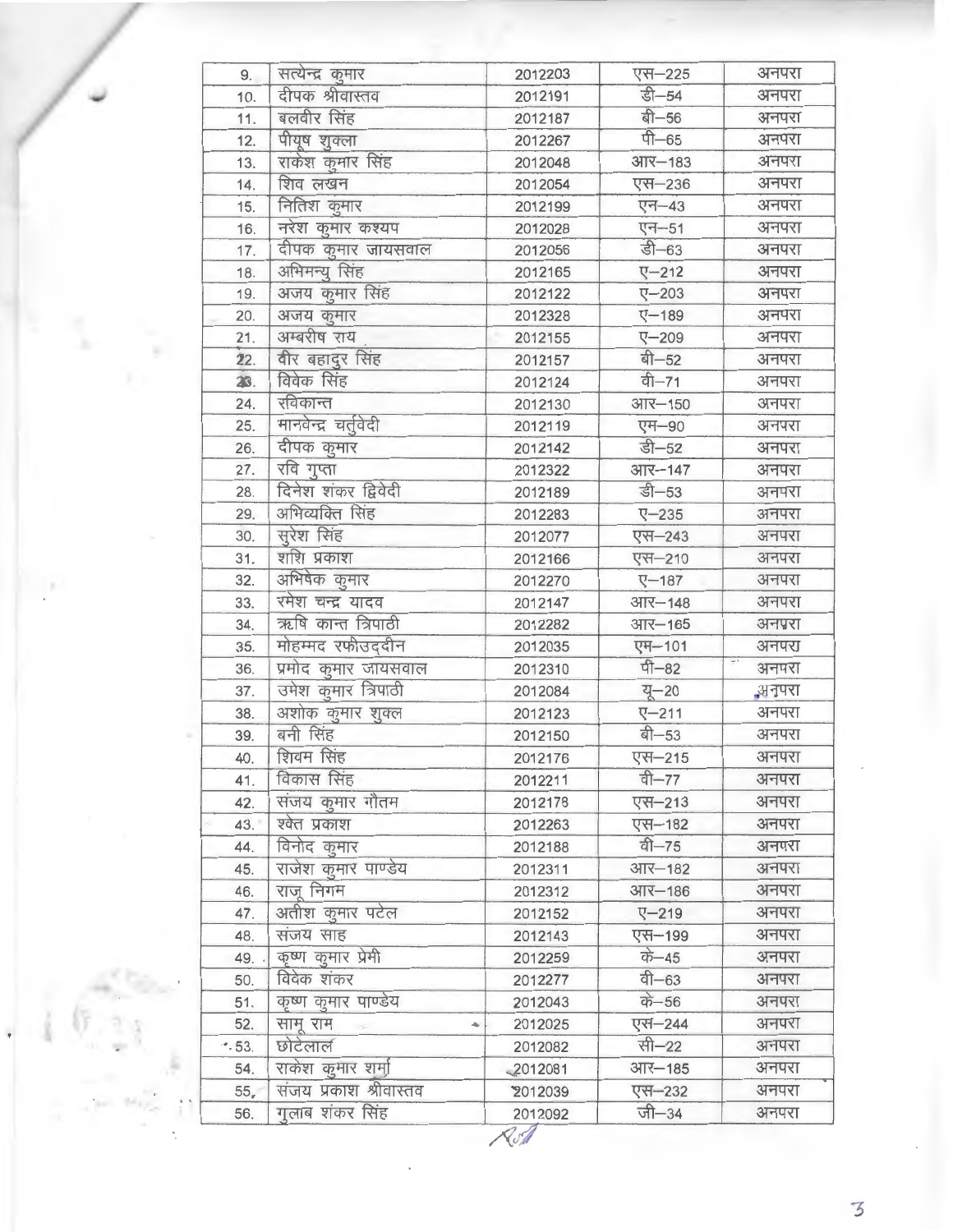| 57.      | नित्यानन्द सिंह              | 2012062    | एन-52                     | अनपरा  |
|----------|------------------------------|------------|---------------------------|--------|
| 58.      | राजेन्द्र प्रसाद             | 2012068    | $317 - 174$               | अनपरा  |
| 59.      | बैज नाथ                      | 2012047    | बी-60                     | अनपरा  |
| 60.      | जी0 के0 मौर्या               | 2012308    | जी-28                     | अनपरा  |
| 61.      | अजय प्रसाद                   | 2012215    | $\nabla - 231$            | ओबरा   |
| 62.      | राघवेन्द्र पाण्डेय           | 2012195    | आर-158                    | ओबरा   |
| 63.      | जन्मेजय जायसवाल              | 2012153    | $\overrightarrow{v}$ - 34 | ओबरा   |
| 64.      | शशांक कुमार वर्मा            | 2012243    | एस-205                    | ओबरा   |
| 65.      | अकील हसन बेग                 | 2012069    | $\nabla - 243$            | ओबरा   |
| 66.      | सैय्यद मोहम्मद मोअत्तर रिजवी | 2012080    | एस-234                    | ओबरा   |
| 67.      | स्वप्निल यादव                | 2012278    | एस-187                    | ओबरा   |
| 68       | राम भजन सिंह                 | 2012046    | आर-184                    | ओबरा   |
| 69.      | कृष्णकान्त श्रीवास्तव        | 2012064    | के-59                     | ओबरा   |
| 70.      | मनोज कुमार कन्नौजिया         | 2012201    | एम-91                     | ओबरा   |
| 涵.       | उमेश कुमार राना              | 2012226    | $4 - 14$                  | ओबरा   |
| 72.      | संजय कुमार सिंह              | 2012208    | एस-224                    | ओबरा   |
| 73.      | सन्तोष कुमार सिंह            | 2012051    | एस-237                    | ओबरा   |
| 74.      | विवेक कुमार श्रीवास्तव       | 2012287    | वी-65                     | ओबरा   |
| 75.      | लालता प्रसाद मौर्य           | 2012307    | एल-16                     | ओबरा   |
| 76.      | संदीप कुमार मद्धेशिया        | 2012289    | एस-189                    | ओबरा   |
| 77.      | आनन्द प्रकाश यादव            | 2012174    | $\nabla - 208$            | ओबरा   |
| 78.      | अंकित प्रकाश                 | 2012145    | <b>V-200</b>              | ओबरा   |
| 79.      | सुनील कुमार सिंह             | 2012036    | एस-247                    | ओबरा   |
| 80.      | मनु कुमार मिश्रा             | 2012313    | एम-99                     | ओबरा   |
| 81.      | अतुल शर्मा                   | 2012193    | $\nabla - 228$            | ओबरा   |
| 82.      | पंकज श्रीवास्तव              | 2012314    | पी-83                     | ओबरा   |
| 83.      | प्रवीण कुमार सिंह            | 2012175    | पी-76                     | ओबरा   |
| 84.      | सुशील प्रकाश सिंह            | 2012194    | एस-217                    | ओबरा   |
| 85.      | शशिकान्त प्रसाद              | 2012238    | एस-206                    | , ओबरा |
| 86.      | गोपाल राम                    | 2012032    | $\overline{u}$ –27        | ओबरा   |
| 87.      | सुनील कुमार भारती            | 2012233    | एस-208                    | ओबरा   |
| 88.      | अजय कुमार प्रजापति           | 2012261    | $\nabla - 183$            | ओबरा   |
| 89.      | मनीष कुमार                   | 2012296    | एम-84                     | ओबरा   |
| 90.      | अकबाल नारायण शर्मा           | 2012055    | $\nabla - 248$            | ओबरा   |
| 91.7     | संतोष कुमार पाण्डेय          | 2012065    | एस-233                    | ओबरा   |
| 92.      | ओम प्रकाश                    | 2012050    | $31 - 05$                 | ओबरा   |
| 93.      | राहुल सिंह                   | 2012221    | आर-159                    | पारीछा |
| 94.      | अंकूर गोयल                   | 2012131    | $\nabla - 202$            | पारीछा |
| 95.      | योगेन्द्र कुमार              | 2012252    | डब्लूजेड–10               | पारीछा |
| 96.      | यतेन्द्र कश्यप               | 2012244    | डब्लूजेड–11               | पारीछा |
| 97.      | रोहित जायसवाल                | 2012269    | आर-163                    | पारीछा |
| 98.      | आशू कुमार गौतम               | 2012168    | $\nabla - 206$            | पारीछा |
| 99.      | चकवर्ती इक्ष्वाकु पटेल       | 2012291    | सी-19                     | पारीछा |
| 100.     | सुशील कुमार राज<br>٠         | 2012256    | एस-179                    | पारीछा |
| $-.101.$ | कृष्णा नन्द दूबे             | 2012140    | के-50                     | पारीछा |
| 102.     | स्वाति सिंह                  | $-2012227$ | एस-216                    | पारीछा |
| 103.     | आशीष वर्मा                   | 2012319    | $\nabla - 205$            | पारीछा |
| 104.     | अंकित त्रिपाठी               | 2012295    | $\nabla - 195$            | पारीछा |

' •

 $\ddot{\phantom{a}}$ 

 $\mathbf{4}$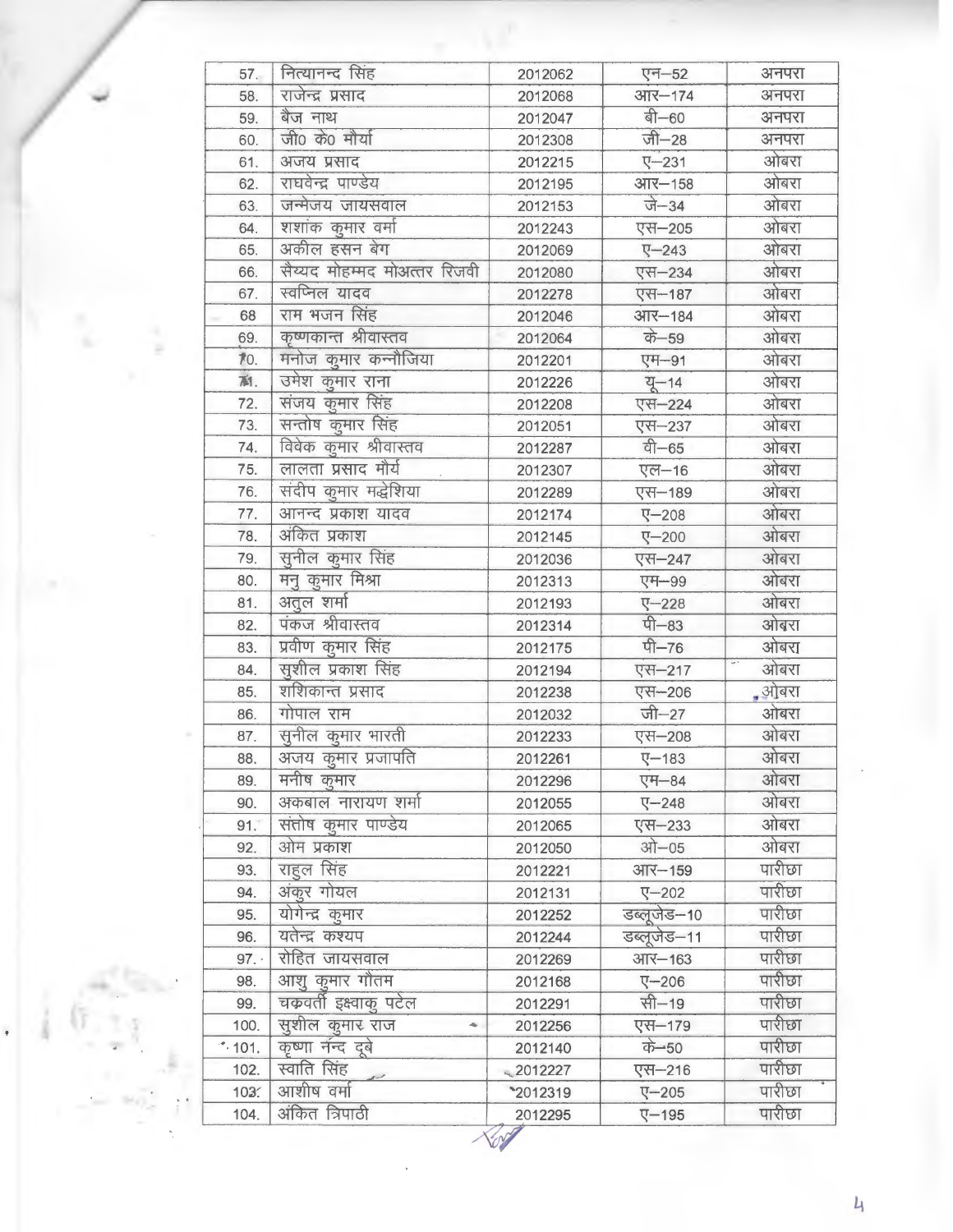| 105.     | मुकेश कुमार गुप्ता     | 2012301      | एम-95                     | पारीछा                |
|----------|------------------------|--------------|---------------------------|-----------------------|
| 106.     | कृष्ण कुमार बघेल       | 2012156      | $\overrightarrow{q}$ -49  | पारीछा                |
| 107.     | अतुल कुमार             | 2012171      | $\nabla - 215$            | पारीछा                |
| 108.     | विजय वर्मा             | 2012167      | वी-70                     | पारीछा                |
| 109.     | सौरभ कुमार आनन्द       | 2012285      | एस-188                    | पारीछा                |
| 110.     | सत्य प्रकाश सोनी       | 2012320      | एस-198                    | पारीछा                |
| 111.     | दीपक प्रजापति          | 2012206      | डी-55                     | पारीछा                |
| 112.     | वरूण देव दुबे          | 2012192      | वी—78                     | पारीछा                |
| 113.     | अजय कुमार गुप्ता       | 2012228      | $\nabla - 230$            | पारीछा                |
| 114.     | अतुल गौतम              | 2012260      | $\nabla - 182$            | पारीछा                |
| 115.     | संदीप सिंह             | 2012262      | एस-181                    | पारीछा                |
| 116.     | राहुल गौतम             | 2012280      | आर-164                    | पारीछा                |
| 117.     | अंकुर दुबे             | 2012132      | $\nabla - 204$            | पारीछा                |
| 118.     | आलोक अग्रवाल           | 2012281      | $\nabla - 191$            | पारीछा                |
| 119.     | अनुज कुमार गुप्ता      | 2012134      | $\nabla - 216$            | पारीछा                |
| 120.     | नीतेश मलहोत्रा         | 2012202      | एन-45                     | पारीछा                |
| 121.     | अनूप कुमार असाती       | 2012185      | $\nabla - 226$            | पारीछा                |
| 122.     | राहुल कुमार            | 2012197      | आर-155                    | पारीछा                |
| 123.     | सचिन कुमार गुप्ता      | 2012250      | एस-197                    | पारीछा                |
| 124.     | संजय कुमार सिंह        | 2012169      | एस-196                    | पारीछा                |
| 125.     | सुशील कुमार            | 2012294      | एस-191                    | पारीछा                |
| 126.     | सत्येन्द्र नाथ         | 2012225      | एस-219                    | पारीछा                |
| 127.     | निमेष इन्दुरख्या       | 2012179      | एन-46                     | पारीछा                |
| 128.     | लाला राम               | 2012091      | एल-14                     | पारीछा                |
| 129.     | देवेन्द्र कुमार        | 2012230      | डी-51                     | पारीछा                |
| 130.     | भूपेन्द्र सिंह         | 2012217      | बी-54                     | पारीछा                |
| 131.     | चन्द्र भान सिंह        | 2012304      | सी-24                     | पारीछा                |
| 132.     | अमित कुमार दमेले       | 2012137      | <b>マー201</b>              | पारीछा<br>$\varphi^4$ |
| 133.     | प्रतीक सिंह            | 2012274      | पी-66                     | हरदुआगंज              |
| 134.     | विकास कुमार            | 2012232      | वी-67                     | हरदुआगंज              |
| 135.     | अमरीश प्रकाश फरैया     | 2012240      | $\nabla - 213$            | हरदुआगंज              |
| 136.     | सुधीर कुमार            | 2012180      | एस-220                    | हरदुआगंज              |
| 137.     | हेमन्त कुलश्रेष्ठ      | 2012214      | एच-19                     | हरदुआगंज              |
| 138.     | जयविन्द्र सिंह         | 2012144      | $\overrightarrow{v}$ – 32 | हरदुआगंज              |
| $139. -$ | पुष्पेन्द्र कुमार यादव | 2012297      | पी-69                     | हरदुआगंज              |
| 140.     | राजेश वर्मा            | 2012315      | आर-179                    | हरदुआगंज              |
| 141.     | प्रतीक श्रीवास्तव      | 2012303      | पी-70                     | हरदुआगंज              |
| 142.     | भारत भूषण              | 2012181      | बी-55                     | हरदुआगंज              |
| 143.     | अभिषेक श्रीवास्तव      | 2012129      | $\nabla - 210$            | हरदुआगंज              |
| 144.     | अभिषेक चौहान           | 2012279      | <b>マー190</b>              | हरदुआगंज              |
| 145.     | अनुरंजन कुमार          | 2012213      | $\nabla - 227$            | हरदुआगंज              |
| 146.     | सिद्धान्त गुप्ता       | 2012242      | एस-201                    | हरदुआगंज              |
| 147.     | प्रिंस गुप्ता          | 2012183      | पी-72                     | हरदुआगंज              |
| 148.     | राजन कुमार             | 2012241<br>۰ | आर-152                    | हरदुआगंज              |
| .149.    | संदीप कुमार            | 2012186      | एस-218                    | हरदुआगंज              |
| 150.     | मोहम्मद हलीम सिद्दीकी  | 2012159      | एम–94                     | हरदुआगंज              |
| 151.7    | संदीप सिंह कटियार      | 2012266      | एस-183                    | हरदुआगंज              |
| 152.     | अमित रंजन              | 2012184      | $\nabla - 225$            | हरदुआगंज              |
|          |                        | Suth         |                           |                       |

' •

š

..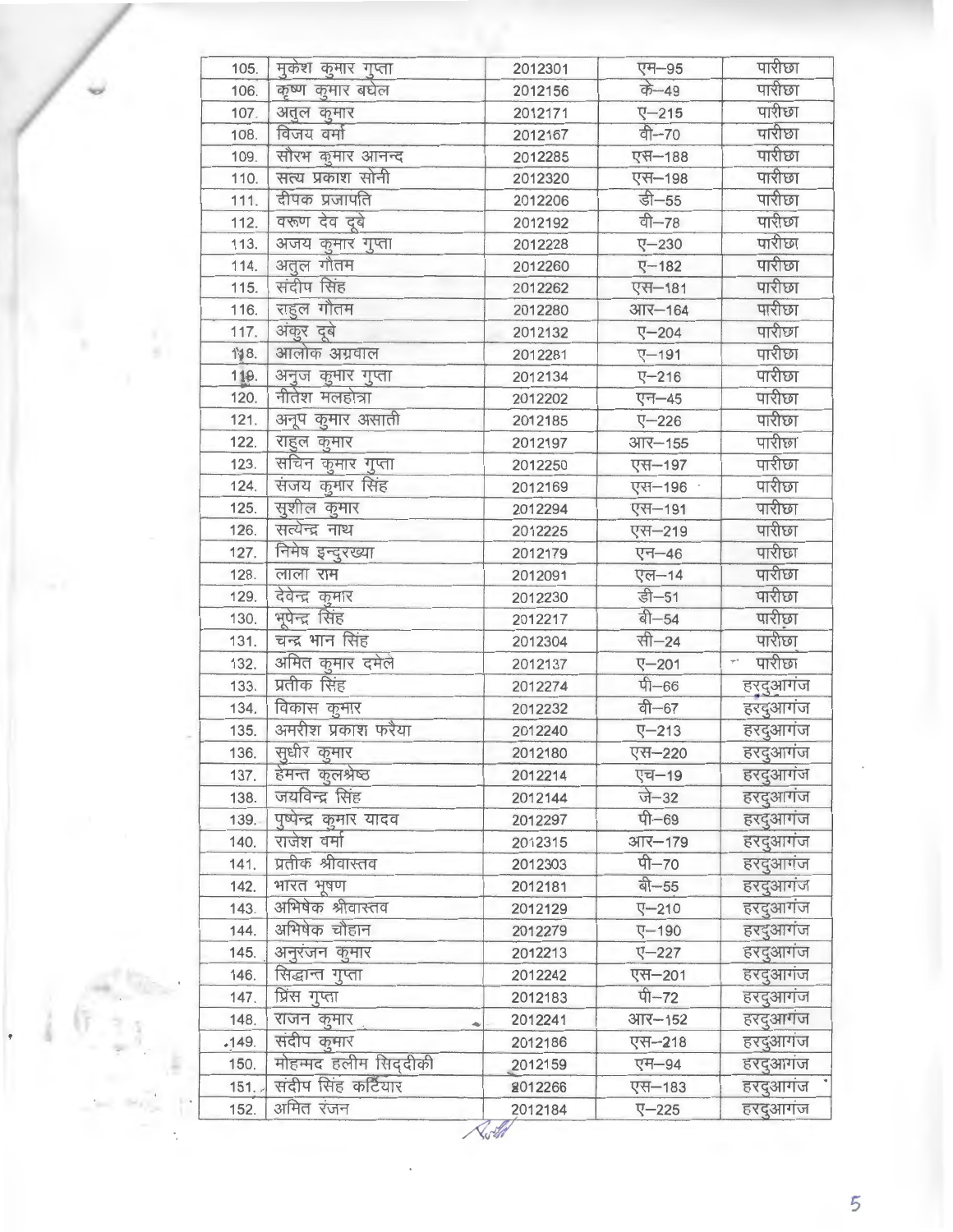| 153.    | शिवम                    | 2012220    | एस-223          | हरदुआगंज      |
|---------|-------------------------|------------|-----------------|---------------|
| 154.    | अर्चना                  | 2012290    | $\nabla - 172$  | हरदुआगंज      |
| 155.    | घनश्याम दास             | 2012073    | जी-29           | हरदुआगंज      |
| 156.    | नूर अहमद                | 2012345    | एन-41           | हरदुआगंज      |
| 157.    | अदनान शकील              | 2012268    | $\nabla - 186$  | हरदुआगंज      |
| 158.    | श्वेता कुमारी           | 2012258    | एस-180          | हरदुआगंज      |
| 159.    | मयंक कुमार              | 2012198    | एम-92           | हरदुआगंज      |
| 160.    | अनुभव सिंह              | 2012118    | <b>V-199</b>    | हरदुआगंज      |
| 161.    | उदित कुमार गर्ग         | 2012141    | यू-16           | हरदुआगंज      |
| 162.    | योगेश शर्मा             | 2012237    | डब्लूजेड–12     | हरदुआगंज      |
| 163.    | निशांत वर्त्स           | 2012154    | एन-42           | हरदुआगंज      |
| 164.    | मनीष कुमार यादव         | 2012212    | एम-88           | हरदुआगंज      |
| 165.    | मनीष कुमार सैनी         | 2012327    | एम-83           | हरदुआगंज      |
| 166.    | उदित गोयल               | 2012133    | यू-15           | हरदुआगंज      |
| 107.    | जितेन्द्र कुमार         | 2012148    | जे-33           | हरदुआगंज      |
| 168.    | विपिन कुमार कटारिया     | 2012136    | वी-72           | हरदुआगंज      |
| 169.    | शशिकान्त गौतम           | 2012162    | एस-209          | हरदुआगंज      |
| 170.    | मोहम्मद शफीक            | 2012177    | एम-86           | हरदुआगंज      |
| 171.    | रवि कुमार सिंह          | 2012253    | आर-162          | हरदुआगंज      |
| 172.    | कमलकान्त विमल           | 2012275    | के-46           | हरदुआगंज      |
| 173.    | आकाश सिंह               | 2012300    | $\nabla - 197$  | हरदुआगंज      |
| 174.    | हरिओम सरन               | 2012200    | एच-18           | हरदुआगंज      |
| 175.    | ऋषि पाल                 | 2012059    | आर-172          | हरदुआगंज      |
| 176.    | आलोक सिंह               | 2012182    | $\nabla - 222$  | हरदुआगंज      |
| 177.    | शैलेन्द्र प्रताप सिंह   | 2012254    | एस-178          | हरदुआगंज      |
| 178.    | अनूप वर्मा              | 2012097    | $\nabla - 150$  | हरदुआगंज      |
| 179.    | वरिन्दर कुमार           | 2012031    | वी-80           | पनकी-         |
| 180.    | कल्पनाथ वर्मा           | 2012125    | के $-53$        | पनकी          |
| 181.    | अंकुर भारद्वाज          | 2012158    | $\nabla - 218$  | <u>-</u> पनकी |
|         | अंकुर गोयल              |            |                 | पनकी          |
| 182.    | रणजय सिंह               | 2012249    | $\nabla - 217$  | पनकी          |
| 183.    | इन्द्रदेव वर्मा         | 2012172    | आर-154<br>आई-05 | पनकी          |
| 184.    |                         | 2012235    |                 | पनकी          |
| 185.    | राकेश रंजन झा           | 2012236    | आर-151          |               |
| 186.    | संतोष कुमार             | 2012161    | एस-195          | पनकी          |
| 187.    | सौरभ सिंह यादव          | 2012292    | एस-190          | पनकी          |
| 188.    | सच्चिदानन्द सिन्हा      | 2012160    | एस-204          | पनकी          |
| 189.    | अंजली सिन्हा            | 2012247    | $\nabla - 207$  | पनकी          |
| 190.    | आलोक कुमार श्रीवास्तव   | 2012149    | $\nabla - 220$  | पनकी          |
| 191.    | गौरव मेहरोत्रा          | 2012126    | जी-22           | पनकी          |
| 192.    | शशिकान्त यादव           | 2012323    | एस-211          | पनकी          |
| 193.    | आकांक्षा यादव           | 2012246    | $\nabla - 198$  | पनकी          |
| 194.    | अंकित जायसवाल           | 2012229    | $\nabla - 229$  | पनकी          |
| 195.    | संदीप कुमार             | 2012216    | एस-221          | पनकी          |
| 196.    | अवनीश कुमार सिन्हा<br>۰ | 2012207    | $\nabla - 233$  | पनकी          |
| $-197.$ | गौरव सचान               | 2012222    | जी-21           | पनकी          |
| 198.    | मधुराज सिंह             | $-2012135$ | एम-87           | पनकी          |
| 199.    | विनीत कुमार दूबे        | 2012239    | वी-66           | पनकी          |

l.

 $\boldsymbol{\zeta}$